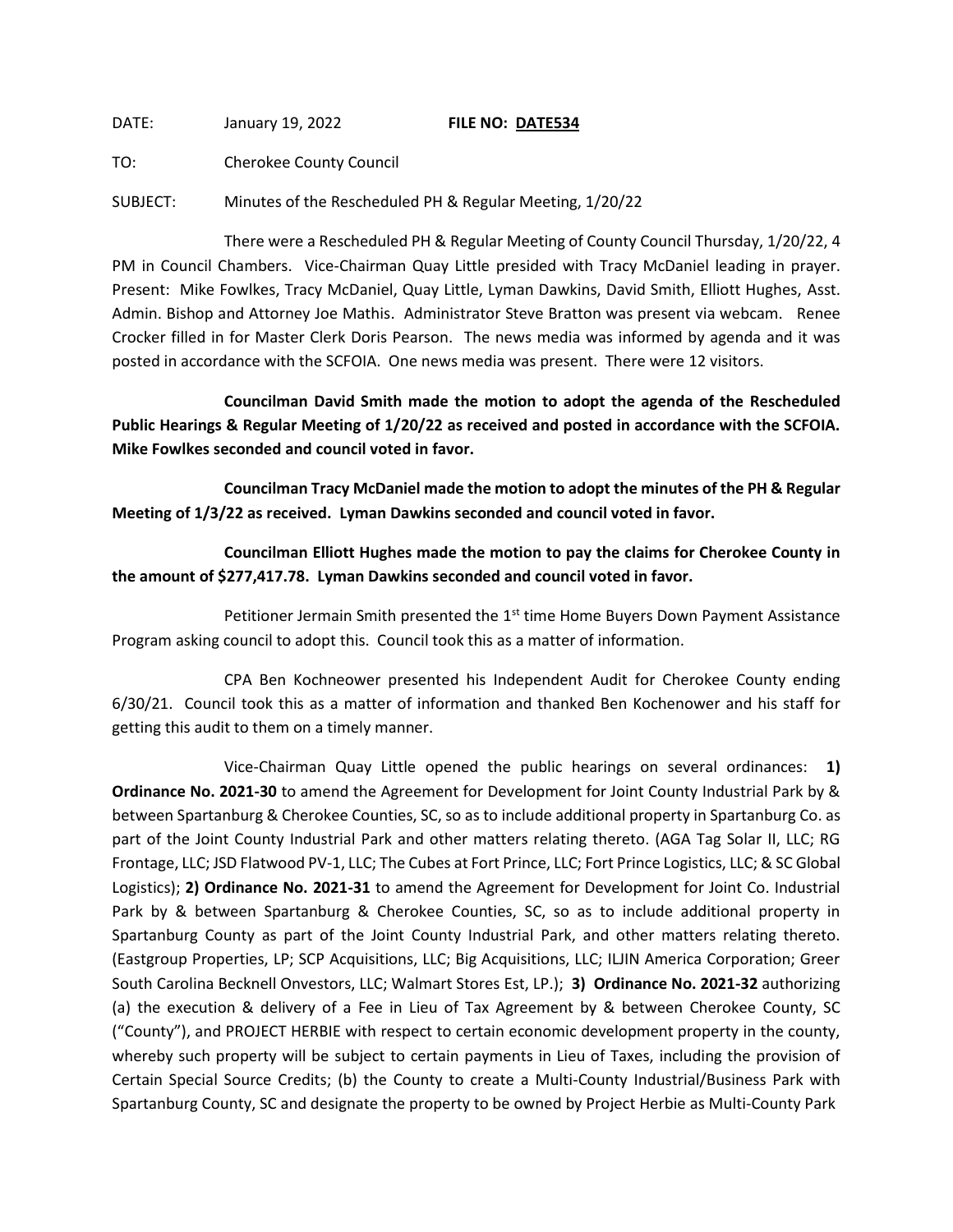## Page 2 – Minutes of PH & Regular Meeting, 1/20/22

Property; and (c) other related matters; **4)** Ordinance No. 2021-33 authorizing the execution & delivery of a FILOT Agreement by & between Cherokee County, SC and Bericap, LLC with respect to certain economic development property in the county, whereby such property will be subject to certain payments in Lieu of Taxes including the provision to certain Special Source Credits; and other matters related thereto**; 5)** Ordinance No. 2021-35 authorizing the purchase of real property; and, **6)** Ordinance No. 2021- 37 authorizing the execution & delivery of a Fee in Lieu of Tax Agreement between Cherokee Co., SC, and Baker Street Acquisitions LLC, and Apollo Acquisitions LLC, also known as Project Paint, with respect to certain Economic Development Property in the county, whereby such property will be subject to certain payments in Lieu of Taxes, will be designated as being in a Multi-County Industrial & Business Park, and will be eligible to receive certain Tax Credits; authorizing the Execution & Delivery of a Multi-County Industrial & Business Park Agreement with Spartanburg County to include such Economic Development Property; and other matters related thereto. No one was present to speak and the public hearings were closed.

Attorney Joe Mathis reminded council that some time back the SC Dept. of Revenue & Fiscal Affairs Office made a presentation to council that provided the data for preparing the maps that are on display tonight and the determination of districts. Council realized that they have been required and have set forth the resolution following the redistricting criteria as outlined in the attached Resolution No. 2022- 01. Those are the criteria that this council has utilized in processing the maps that are displayed here tonight. **[Councilman David Smith made the motion to adopt Resolution No. 2022-01 approving the criteria by which to redistrict the Cherokee County Council Districts. Elliott Hughes seconded and council voted in favor.]**

**Councilman Tracy McDaniel made the motion to adopt the 3rd Reading of Ordinance No. 2021- 30 to amend the Agreement for Development for Joint County Industrial Park by & between Spartanburg & Cherokee Counties, SC, so as to include additional property in Spartanburg County as part of the Joint County Industrial Park, and other matters relating thereto. (AGA Tag Solar II, LLC; RG Frontage, LLC; JSD Flatwood PV-1, LLC; The Cubes at Fort Prince, LLC; Fort Prince Logistics, LLC; SC Global Logistics, LLC). Elliott Hughes seconded and council voted in favor.**

**Councilman Lyman Dawkins made the motion to adopt the 3rd Reading of Ordinance No. 2021- 31 to amend the Agreement for Development for Joint County Industrial Park by & between Spartanburg & Cherokee Counties, SC, so as to include additional property in Spartanburg County as part of the Joint County Industrial Park, and other matters relating thereto. (Eastgroup Properties, LP; SCP Acquisitions, LLC; Big Acquisitions, LLC; ILJIN American Corporation; Greer South Carolina Becknell Onvestors, LLC; Walmart Stores East, LP). Tracy McDaniel seconded and council voted in favor.**

**Councilman Lyman Dawkins made the motion to adopt the 3rd Reading of Ordinance No. 2021- 32 authorizing (a) the execution & delivery of a Fee In Lieu of Tax Agreement by & between Cherokee County, SC ("County"), and Project Herbie with respect to certain economic development property in the County, whereby such property will be subject to certain payments in Lieu of Taxes, including the**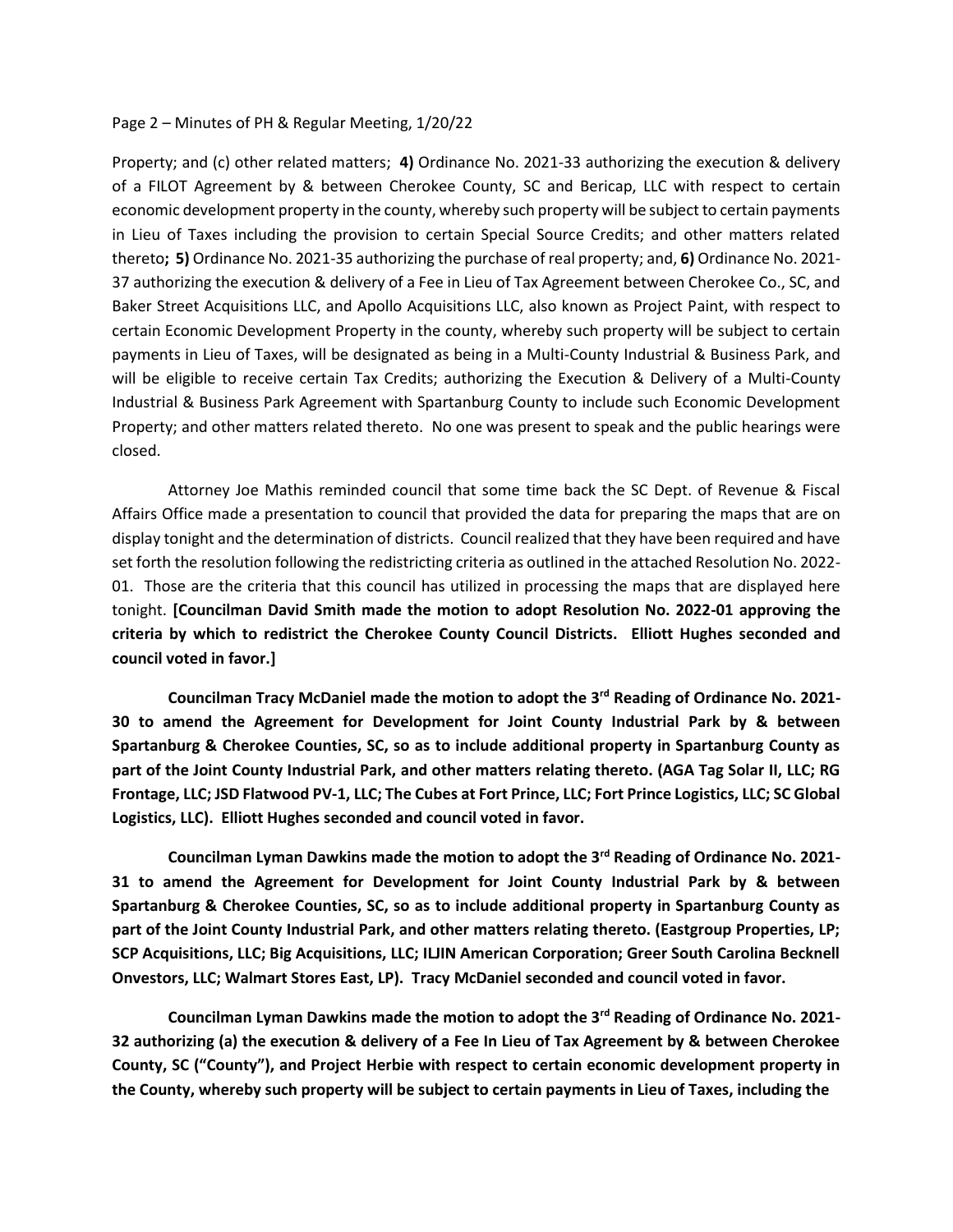## Page 3 – Minutes of PH & Regular Meeting, 1/20/22

**provision of certain Special Source Credits; (b) the county to create a Multi-County Industrial/Business Park with Spartanburg County, SC, and designate the property to be owned by Project Herbie, as Multi-County Park Property; and (c) other related matters. David Smith seconded and council voted in favor.**

**Councilman Tracy McDaniel made the motion to adopt the 3rd Reading of Ordinance No. 2021- 33 authorizing the execution & delivery of a Fee in Lieu of Tax Agreement by & between Cherokee County, SC and Bericap, LLC with respect to certain economic development property in the county, whereby such property will be subject to certain payments in Lieu of Taxes including the provision to certain Special Source Credits; and other matters related thereto. Elliott Hughes seconded and council voted in favor.**

**Councilman Elliott Hughes made the motion to adopt the 3rd Reading of Ordinance No. 2021-35 authorizing the purchase of real property. Tracy McDaniel seconded and council voted in favor with Councilman Quay Little abstaining from voting due to conflict of interest. Motion carried.**

**Councilman Tracy McDaniel made the motion to adopt the 3rd Reading of Ordinance No. 2021- 37 authorizing the execution & delivery of a Fee in Lieu of Tax Agreement between Cherokee County, SC, and Baker Street Acquisitions, LLC, and Apollo Acquisitions LLC, also known as "Project Paint", with respect to Certain Economic Development Property in the county, whereby such property will be subject to certain payments in Lieu of Taxes, will be designated as being in a Multi-County Industrial & Business Park, and will be eligible to receive certain Tax Credits; authorizing the execution & delivery of a Multi-County Industrial & Business Park Agreement with Spartanburg County to include such Economic Development Property; and other matters related thereto. Lyman Dawkins seconded and council voted in favor.**

**Councilman Tracy McDaniel made the motion to adopt the 1st Reading of Ordinance No. 2022- 01 adopting a Redistricting Plan for Cherokee County Council redefining the Seven Single-Member Council Districts reapportioned as to population in accordance with the 2020 Federal Decennial Census and applicable laws and requirements. Lyman Dawkins seconded and council voted in favor.**

Asst. Administrator Merv Bishop opened RFP 2022-08 Roll Out Carts for Solid Waste Collections. Six bids were received: **1)** Carolina Environmental, Greenville; **2)** IPL, Canada; **3)** Rehrig Pacific Co.; Lawrenceville, Ga.; **4)** Toter, LLC, Statesville, NC; **5)** Cascade Engineering, Inc., Grand Rapids, MI; and **6)** Otto Environmental Systems, Charlotte, NC. **[Mike Fowlkes made the motion to place these bids in the PWC for review and to report back to council at the next meeting. Lyman Dawkins seconded and council voted in favor.]**

**Councilman Tracy McDaniel made the motion to go into Executive Session pursuant to Section 30-4-70(a)(2) discussion of negotiations incident to proposed contractual arrangements, as well as, receipt of legal advice concerning a pending legal matter. Mike Fowlkes seconded and council voted in favor.**